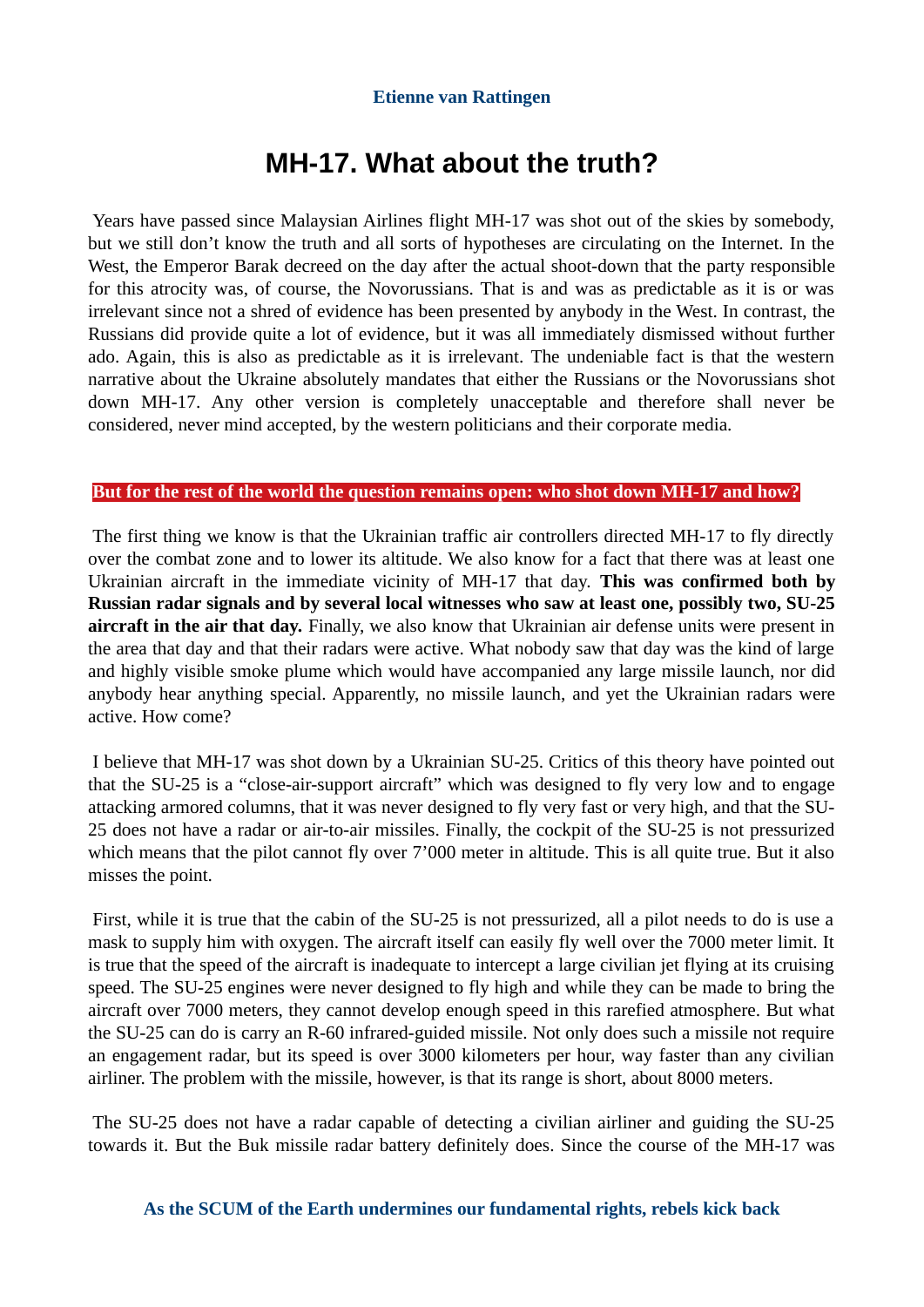#### **Etienne van Rattingen**

known well in advance, all the Ukrainians had to do was the keep one or two SU-25 loitering at low altitude under the air corridor which MH-17 would take and wait for the Buk missile operators to guide the best placed SU-25 towards the airliner at the appropriate moment. All the pilot would have to do when given the signal was to sharply climb towards MH-17 and get inside the missile's flight envelope (in this case within less than 8 kilometers of MH-17) and then fire off his R-60 missile. At that point, the missile would guide itself towards the biggest heat source of the aircraft — one of the engines.

The R-60 is a rather small missile and it would never be able to destroy a large airliner like the Malaysia Airways Boeing 777. But the R-60 is more than capable of destroying one of the Boeing's engines. At this point, the airliner would rapidly lose speed and enter into a sharp turn while the pilots would be trying to figure out what happened, extinguish a burning engine and compensate for the increased drag. This is exactly what was observed on radars, by the way. The rapid loss of speed and altitude would make the Boeing easy prey for the SU-25 which has a powerful cannon on board which would then easily catch up and finish off the attack with a volley of 30mm cannon fire. Having finished off its target, the SU-25 would then sharply turn and return to its base. This is exactly what the Russian radars saw.

One might wonder why the Ukrainians would use a close air support aircraft like the SU-25 instead of a dedicated interceptor like the SU-27 or a fighter like the MiG-29. Here again, the explanation is very simple: not only does the Ukraine have many more SU-25s than SU-27s or MiG-29s, but these would also be very conspicuous to any witness. In contrast, the one (or, possibly two) SU-25s tasked with the destruction of MH-17 would be very easy to conceal in the eastern Ukraine and on any airfield. It is precisely because the SU-25 would be an unlikely aircraft to be given such a mission that it is the perfect aircraft to execute what is a textbook example of a false flag attack.

As for the Buk, it is such a big and conspicuous missile system that it is impossible to hide. Furthermore, had such a missile been fired in broad daylight, the launch would have been clearly seen for many miles around. However, as long as all the Buk battery was doing was guiding the SU-25 towards MH-17 nobody would have noticed it. Nobody except the Russians, NATO and the USA, of course.

As somebody who has personally monitored military and civilian air traffic over Europe, I can attest to the fact that several militaries in Europe are constantly monitoring the entire airspace between the Atlantic and the Urals. These countries include the US and NATO. This is especially true for a battle zone. In fact, US and Russian AWACS aircraft are always present when a conflict occurs anywhere near Europe. They have been monitoring the war in the Persian Gulf, the war in Bosnia and Croatia, the war in Afghanistan and many other conflicts. Besides their AWACS, the Americans and Russians also use their space-based satellites to monitor any conflict zone. Of course, neither side is willing to share all the detailed information it has, but the real problem here is political: the US won't share anything at all because of the need to protect the regime in Kiev while anything the Russians would share will be immediately dismissed as "propaganda" (which is exactly what happened with the little the Russians did share).

I would add here that if it had been the Novorussians who had shot down MH-17 the US could easily have proven it just as they did with KAL-007 in 1983. In fact, in the 20 years which separate